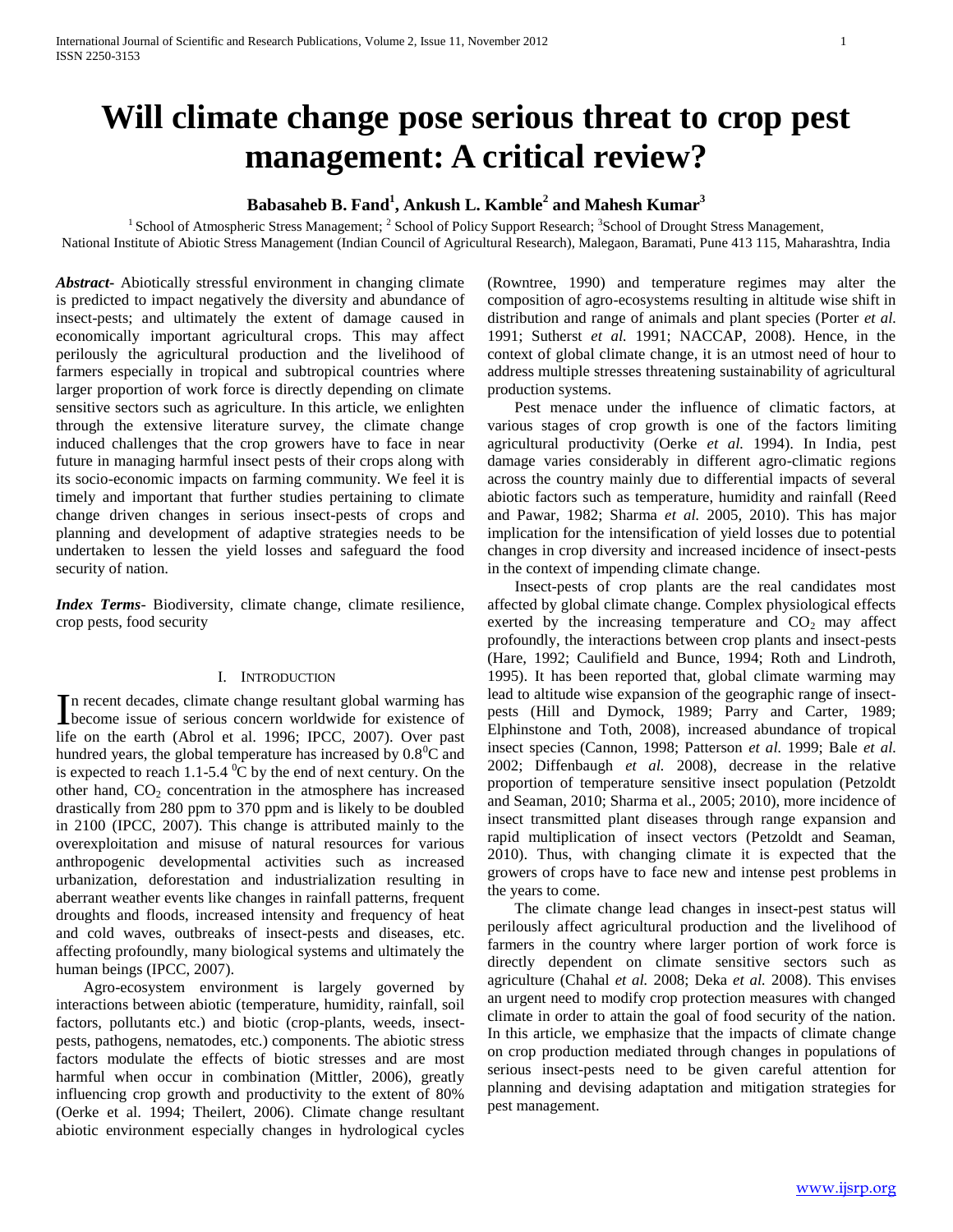#### II. CLIMATE CHANGE IMPOSED CHALLENGES FOR INDIAN AGRICULTURE

 The Indian climate has undergone significant changes showing increasing trends in annual temperature with an average of 0.56°C rise over last 100 years (IPCC, 2007; Rao *et al.* 2009; IMD, 2010). Warming was more pronounced during post monsoon and winter season with increase in number of hotter days in a year (IMD, 2010). Even though, there was slight increase in total rainfall received, number of rainy days decreased. The rainfed zone of the country shown significant negative trends in annual rainfall (De and Mukhopadhyay, 1998; Lal, 2003, Rao *et al.* 2009). The semi arid regions of the country had maximum probability of prevalence of droughts of varying magnitudes (20-30%), leading to sharp decline in water tables and crop failures (Lal, 2003; IMD, 2006, Rao *et al.* 2009; Samra, 2003). By the end of next century (2100), the temperature in India is likely to increase by  $1-5^{\circ}$ C (De and Mukhopadhyay, 1998; Lal, 2003; IPCC, 2007; IMD, 2010). According to the estimates of NATCOM (2004), there will be 15-40% increase in rainfall with high degree of variation in its distribution. Apart from this, the country is likely to experience frequently occurring extreme events like heat and cold waves, heavy tropical cyclones, frosts, droughts and floods (NATCOM, 2004; IPCC, 2007).

 Being a tropical country, India is more challenged with impacts of looming climate change (Chahal *et al.* 2008). Already, the productivity of Indian agriculture is limited by its high dependency on monsoon rainfall which is most often erratic and inadequate in its distribution (Chand and Raju, 2009). The country is experiencing declining trend of agricultural productivity due to fluctuating temperatures (Samra and Singh, 2004, Aggarwal, 2008; Joshi and Viraktamath, 2004), frequently occurring droughts and floods (Samra, 2003), problem soils, and increased outbreaks of insect-pests (Joshi and Viraktamath, 2004; Srikanth, 2007; Dhawan *et al.* 2007; IARI News, 2008; IRRI News, 2009) and diseases. These problems are likely to be aggravated further by changing climate which put forth major challenge to attain a goal of food security.

## III. IMPACTS ON INSECT-PESTS OF AGRICULTURAL IMPORTANCE

 Insects being poikilotherms, temperature is probably the single most important environmental factor influencing their behaviour, distribution, development, survival, and reproduction (Yamamura and Kiritani 1998; Bale *et al.* 2002; Petzolet and Seaman, 2010). Therefore, it is highly expected that, the major drivers of climate change *i.e.* elevated CO<sub>2</sub>, increased temperature and depleted soil moisture can impact population dynamics of insect-pests (Figure 1) and the extent of crop losses, significantly (Caulifield and Bunce, 1994; Petzoldt and Seaman, 2010). Impact of climate change on interactions between crop plants and insect-pests has been extensively reviewed (Yamamura and Kiritani 1998; Rao *et al.* 2006; Deka *et al.* 2008; Diffenbaugh *et al.* 2008; Petzoldt and Seaman, 2010). The major predictions about impacts of climate change on insect-pests are compiled and presented below:

#### *Loss of ecological biodiversity*

 The biodiversity signifies the biological wealth of habitat by means of species richness in an ecosystem. For sustainable agriculture development in any given country, biodiversity is of paramount importance (UN-HABITAT, 2004; Murugan, 2006). South Asia in general and India in particular is blessed with ecologically rich natural and crop-related biodiversity due to its unique geographic location and diversified climatic conditions. India is one of the 12 mega-biodiversity centres with three out of 34 biodiversity hotspots in the world (Myers *et al.* 2000; UN-HABITAT, 2004; Murugan, 2006). Due to change in the climate pattern in recent decades owing to increasing industrialization and over-exploitation of natural resources for various anthropogenic developmental activities, many species of plants, animals and insects are decreasing at an alarming rate (Costanza *et al.* 1987; Murugan, 2006; Sachs, 2008). The loss of biological diversity is still accelerating which may reduce the ecosystem's resilience to the climatic changes (Roy and Roy, 2008; Venkatraman, 2008).

 Insects comprise the largest group of animal kingdom and play vital role in providing various ecosystem services (Kremen *et al.* 1993; Kannan and James, 2009). The insect diversity in a habitat indicates the health status of an ecosystem as they are very good indicators of environmental change (Gregory *et al*. 2009), play an important role in food chains, are excellent pollinators for many of the economically important crops (Ingram *et al.* 1996; Klein *et al.* 2007; Ricketts *et al.* 2008) and contribute directly to the human economies through valuable products like silk, lac, honey and wax (Myers *et al*, 2000; Murugan, 2006; Sidhu and Mehta, 2008). About 6.83% of world insect species are inhabitant in India (Alfred, 1998). The climate change may affect the relative abundance of different insect species and the species unable to adapt the changes may be lost in the due course of time (Thomas *et al*. 2004). The Western Ghats in India is the only habitat to many rare, endemic and exotic species of colourful butterflies in the world (Hampson, 1908; Anand and Pereira, 2008). In the present day scenario, many butterfly species are under a real threat due to depletion of the natural vegetation for various anthropogenic developmental activities (Costanza *et al.* 1987; Sachs, 2008; Sidhu and Mehta, 2008).

 The negative effects of climate change are accelerating the rate of biodiversity loss, worldwide. According to the Millennium Ecosystem Assessment (2005), more than one-third of species in the world are at the risk of extinction and an estimated 60% of the Earth's ecosystems have been degraded in the last 50 years, with negative consequences for the ecosystem flow. Nearly 99.9% of all species that ever existed have become extinct. Up to 50% of the Asia's total biodiversity is at risk due to climate change. Many other species could also be extricated as a result of the climate change and habitat fragmentation (Ishigami *et al.* 2005). According to the estimates of IUCN (1994), around 22 species of invertebrates (insects, earthworms, nematodes, crustaceans, spiders, etc.) are at the risk of extinction (Figure 2). This species extinction is largely driven by human activities (Costanza *et al.* 1987; Sachs, 2008; Sidhu and Mehta,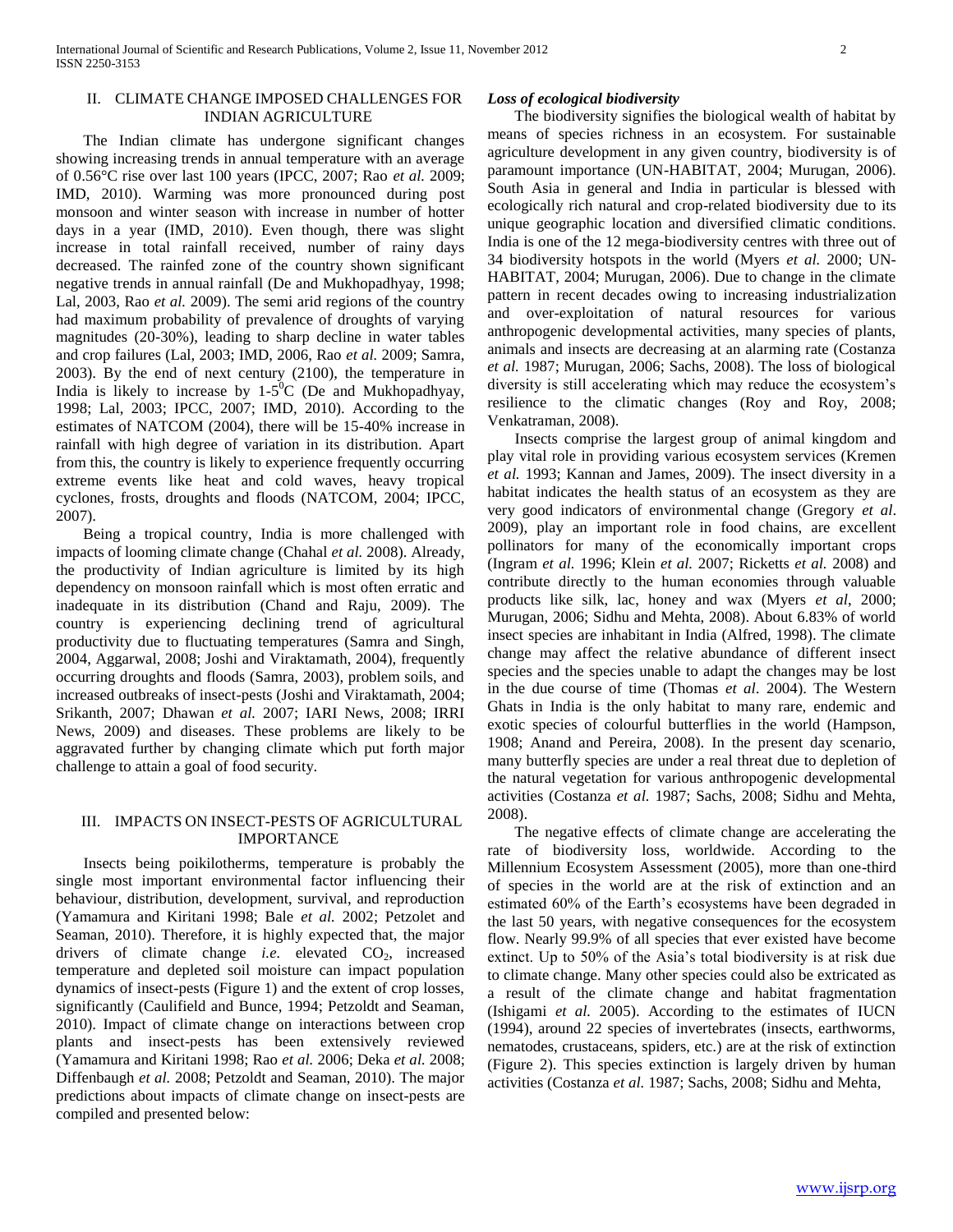

Figure 1. Crop - pest triangle showing interactions between abiotic and biotic factors



**Figure 2. Number of threatened animal species per group (Source: IUCN threat categories, 1994)**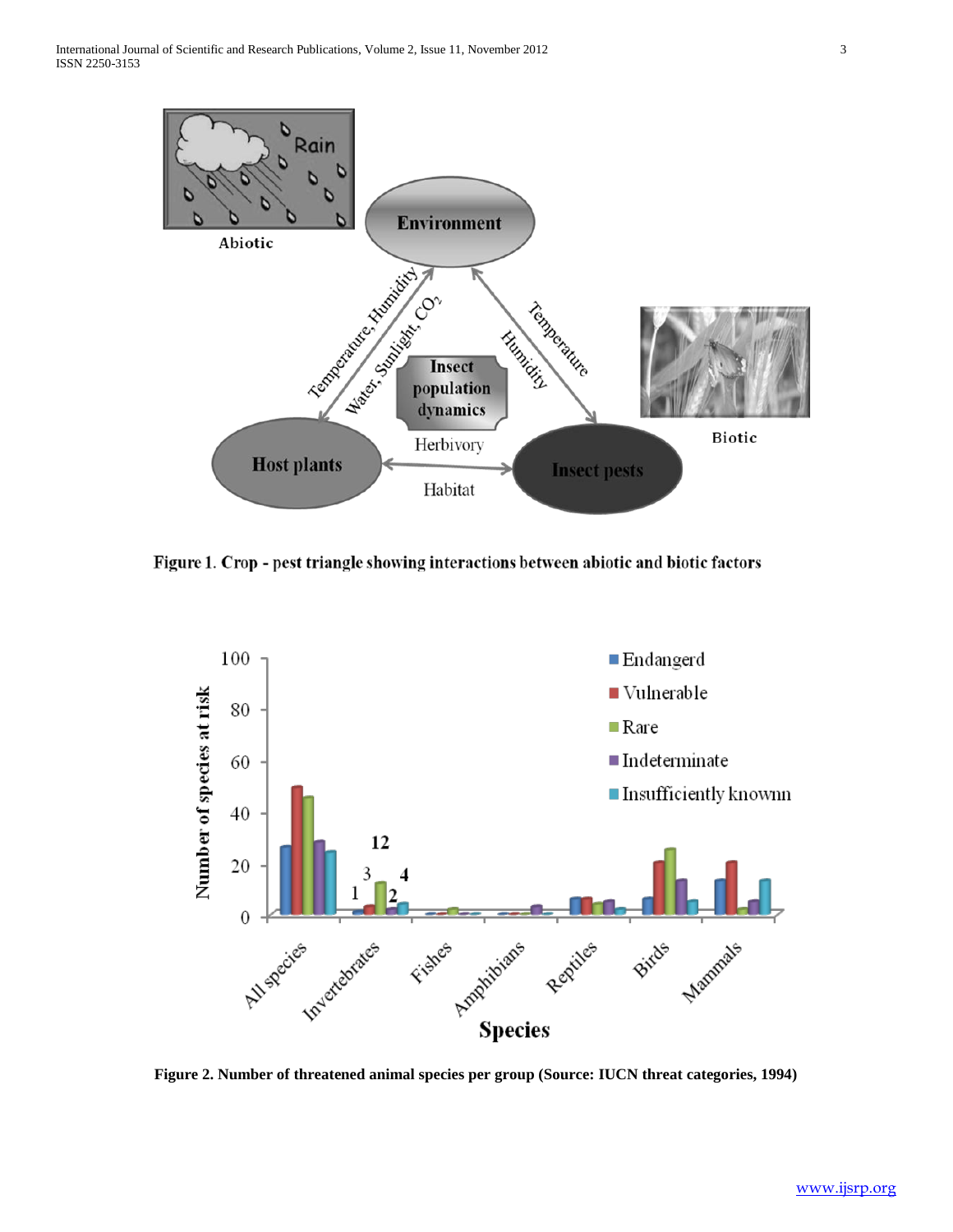2008). The loss of biodiversity may impact negatively the structure, composition and functioning of ecosystems and wildlife habitat leading to outbreaks of destructive insect-pests and diseases (Timoney, 2003; UN-HABITAT, 2004; IPCC, 2007).

#### *Expansion of geographic ranges*

 The geographic distribution and abundance of plants and animals in nature is determined by species specific climate requirements essential for their growth, survival and reproduction. Altered temperature and rainfall regimes with the predictable changes in climate will determine the future distribution, survival and reproduction of the species (NACCAP, 2008). The differential rates of range adjustments between annual and perennial plant species along with local extinctions will definitely affect distribution and survival of insect fauna associated with them(Thomas *et al.* 2004). Earlier researches have shown that altitude wise shifts in insect distributions along with their host plants in response to changing climate are already in progress (Table 1).

 With rise in temperature, the insect-pests are expected to extend their geographic range from tropics and subtropics to temperate regions at higher altitudes along with shifts in cultivation areas of their host plants (Figure 3) (Hill and Dymock 1989; Parry and Carter 1989; Kuchlein et al., 1997; Rosenzweig *et al.* 2001; Parmesan and Yohe, 2003; Logan et al., 2003; Elphinstone and Toth 2008; Sharma et al., 2005; 2010). This may lead to increased abundance of tropical insect species (Cannon, 1998; Patterson *et al.* 1999; Bale *et al.* 2002; Diffenbaugh *et al.* 2008) and sudden outbreaks of insect-pests can wipe out certain crop species, entirely (Kannan and James, 2009). At the same time; warming in temperate region may lead to decrease in relative abundance of temperature sensitive insect population (Petzoldt and Seaman, 2010: Sharma, 2005; 2010). Mostly the Polar Regions are constrained from the insect outbreaks due to low temperature and frequently occurring frosts (Volney and Fleming, 2000). In future, projected climate warming (Carroll *et al.* 2004) and increased drought incidence (Logan *et al.* 2003) is expected to cause more frequent insect outbreaks in temperate regions also.

 Global warming resultant altitudes wise range expansion and increased overwintering survival of corn earworms *Heliothis zea* (Boddie) and *Helicoverpa armigera* (Hubner) may cause heavy yield loss and put forth major challenge for pest management in maize, a staple food crop of USA (Diffenbaugh *et al.* 2008). Range extension in migratory species like *Helicoverpa armigera* (Hubner), a major pest of cotton, pulses and vegetables in North India is predicted with global climate warming (Sharma *et al.* 2005; 2010). Subsequently, these ongoing shifts in insect-pest distribution and range due to changing climate may alter regional structure, diversity and functioning of ecosystems (Timoney, 2003; UN-HABITAT, 2004; IPCC, 2007).

#### *Increased overwintering survival*

 Being poikilotherms, insects have limited ability of homeostasis with external temperature changes. Hence they have developed a range of strategies such as behavioural avoidance through migration and physiological adaptations like diapause to support life under thermally stressful environments (Bale and

Hayward, 2010). Diapause is a period of suspended developmental activities, the manifestation of which is governed by environmental factors like temperature, humidity and photoperiod. As an adaptive trait, diapause plays vital role in seasonal regulation of insect life cycles because of which the insects have better advantage to survive great deal of environmental adversities. There are two main types of insect diapause; aestivation and hibernation to sustain life under high and low temperature extremes respectively (Chapman, 1998).

 The studies have shown that, global warming is occurring notably in winter than in summer and is greatest at high latitudes (IPCC, 2007, IMD, 2010). Looking at the past 100 years climate profile of India, warming was more pronounced during winter season and it was the minimum and not the maximum temperature where significant increase was observed (IMD, 2010). The temperature in India is expected to increase by  $1-5^0C$ within next 100 years (De and Mukhopadhyay, 1998; Lal, 2003; IPCC, 2007; IMD, 2010). Thus, insects undergoing a winter diapause are likely to experience the most significant changes in their thermal environment (Bale and Hayward, 2010).

 Accelerated metabolic rates at higher temperatures shorten the duration of insect diapause due to faster depletion of stored nutrient resources (Hahn and Denlinger, 2007). Warming in winter may cause delay in onset and early summer may lead to faster termination of diapause in insects, which can then resume their active growth and development (Figure 4). This gives an important implication that increase in temperature in the range of  $1^0$ C to  $5^0$ C would increase insect survival due to low winter mortality, increased population built-up, early infestations and resultant crop damage by insect-pests under global warming scenario (Harrington *et al.* 2001; Sharma *et al.* 2005; 2010). Very few studies have concentrated on the direct effects of higher winter temperatures on rates of development and reproduction in insects (Coulson *et al.* 2000; Konestabo *et al.* 2007; Bale and Hayward, 2010).

#### *Increase in number of generations*

 As stated earlier the temperature being the single most important regulating factor for insects (Yamamura and Kiritani 1998; Bale *et al.* 2002; Petzolet and Seaman, 2010), global increase in temperature within certain favourable range may accelerate the rates of development, reproduction and survival in tropical and subtropical insects. Consequently, insects will be capable of completing more number of generations per year and ultimately it will result in more crop damage (Yamamura and Kiritani 1998; Petzoldt and Seaman, 2010). The impacts of climate change on seasonability of insects have been studied by many workers (Porter *et al.* 1991; Bale *et al.* 2002; Walther *et al.* 2002).

#### *Risk of introducing invasive alien species*

 Even though the causes of biological invasions are manifold and multifaceted, changes in abiotic and/or biotic components of the environment (climate change, biological control) are recognised as primary drivers of species invasion (Dukes and Mooney, 1999; IPCC, 2007). Globalization and liberalization of world agricultural trade coupled with the rapid transport and communication means nowadays, have substantially and plausibly increased the chances of exotic introductions.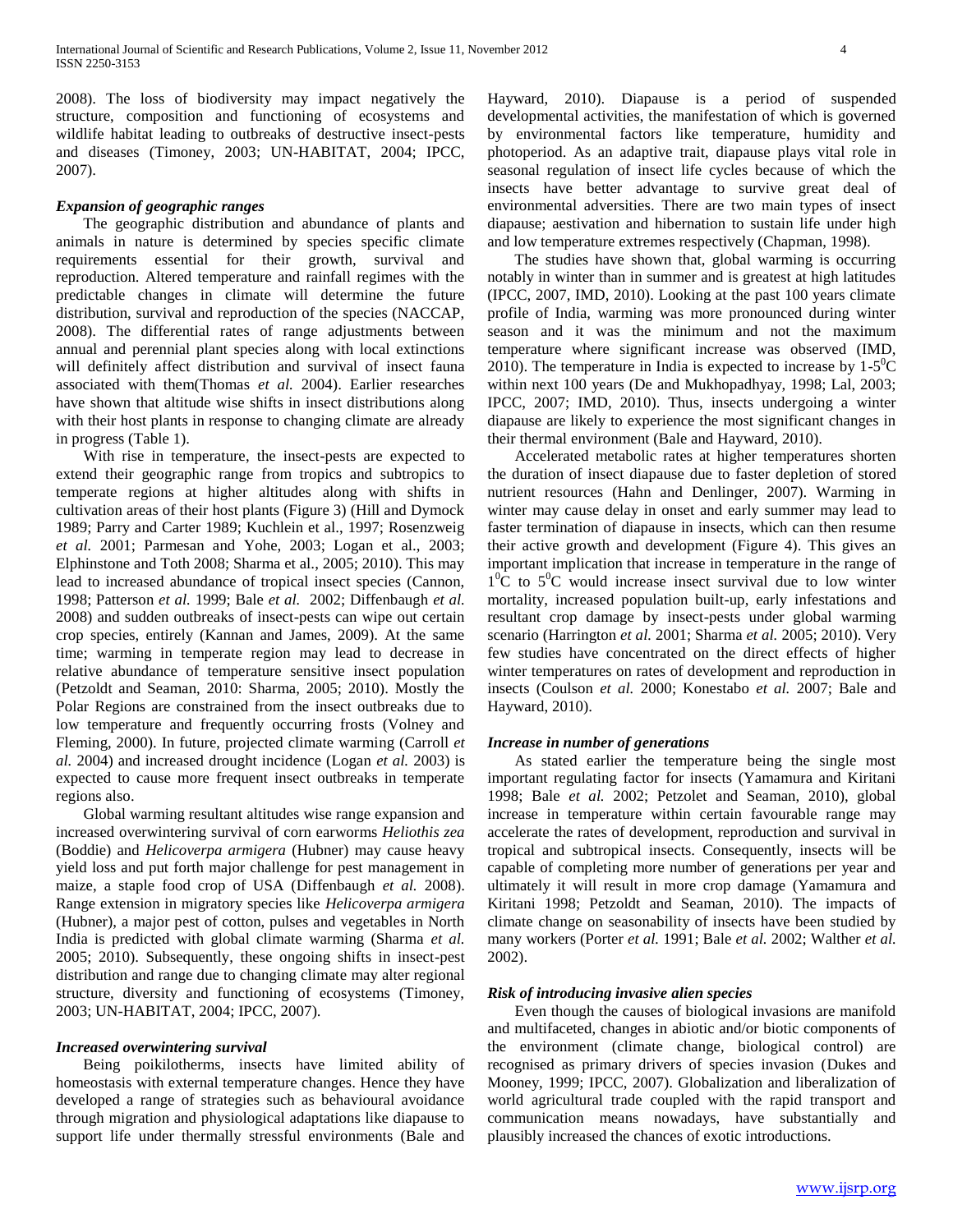International Journal of Scientific and Research Publications, Volume 2, Issue 11, November 2012 5 ISSN 2250-3153



**Figure 3. Thematic presentation of range expansion of insect-pests due to climate change**



**Figure 4. Thematic presentation of impact of climate change on insect survival and population built-up**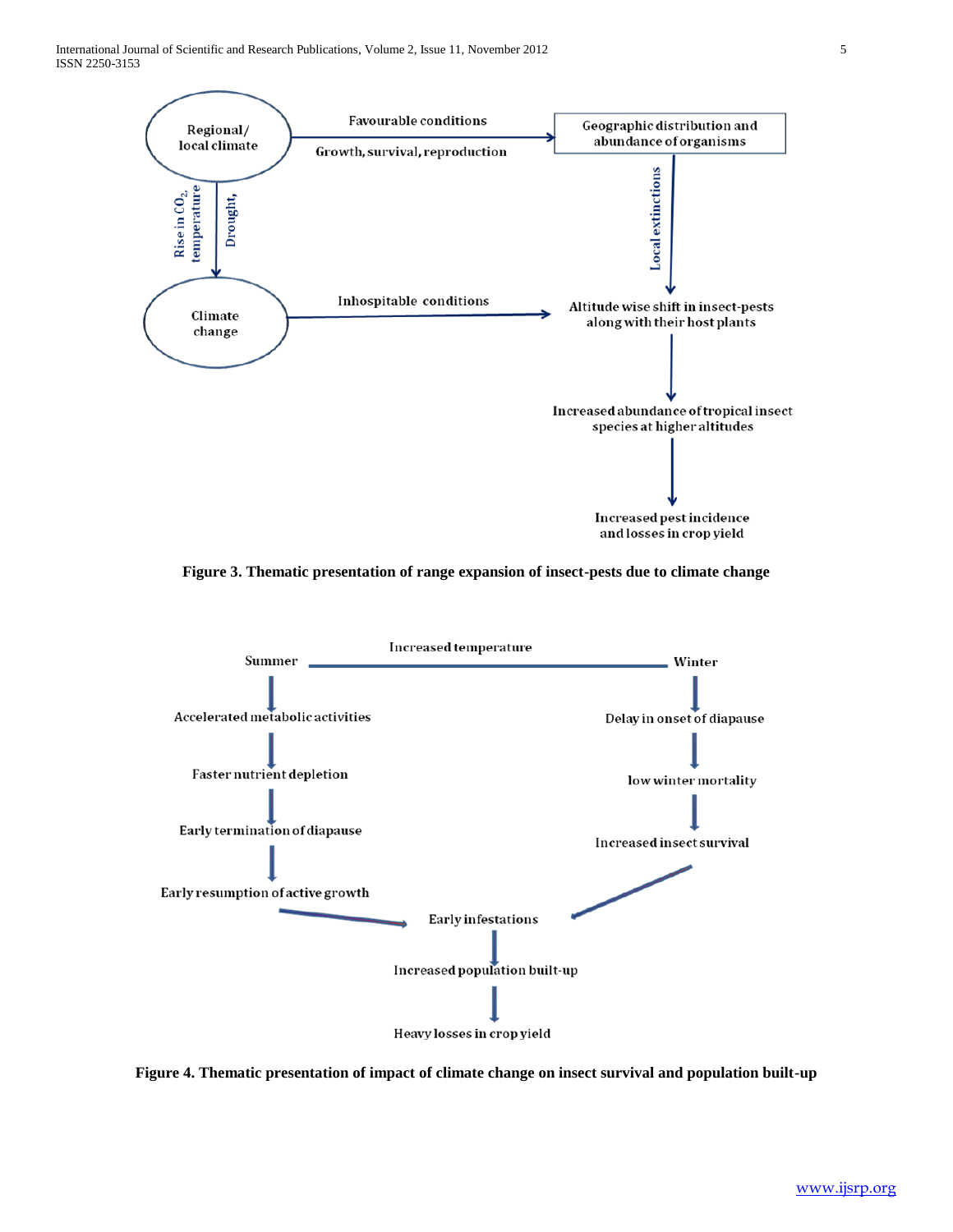| Insect pest                                                                  | Order/Family                                              | Host plant/s                             | Impact on insects/ behavioural response                                                                                                                                                                                             | Reference                    |
|------------------------------------------------------------------------------|-----------------------------------------------------------|------------------------------------------|-------------------------------------------------------------------------------------------------------------------------------------------------------------------------------------------------------------------------------------|------------------------------|
| Corn earworms<br>Heliothis zea (Boddie) and Helicoverpa<br>armigera (Hubner) | Lepidoptera: Noctuidae                                    | Maize                                    | • Altitudes wise range expansion and increased<br>overwintering survival in USA                                                                                                                                                     | Diffenbaugh et al.,<br>2008  |
| European corn borer<br>Ostrinia nubilalis                                    |                                                           | Maize                                    | • Northward shifts in the potential distribution up to<br>1220 km are estimated to occur<br>• An additional generation per season                                                                                                   | Porter et al, 1991           |
| 104 common microlepidoptera species<br>inhabitant in Netherlands             | Lepidoptera                                               | Many crops of<br>agricultural importance | • Changing patterns in phenology and distribution of<br>microlepidoptera in theNetherlands<br>• Advancement of flight peak dates almost by 12<br>days since 1975-1194<br>• Changes in the species composition of the local<br>fauna | Kuchlein and Ellis,<br>1997  |
| Old world Bollworm<br>Helicoverpa armigera (Hubner)                          |                                                           |                                          | • Phenomenal increase in the United Kingdom from<br>1969-2004 and outbreaks at the northern edge of its<br>range in Europe                                                                                                          | Cannon, 1998                 |
| Cottony cushion scale<br>Icerya purchasi                                     |                                                           |                                          | • Populations appear to be spreading northwards                                                                                                                                                                                     | Cannon, 1998                 |
| Oak processionary moth Thaumetopoea<br>processionea                          |                                                           |                                          | • Northward range extension from central and<br>southern Europe into Belgium, Netherlands and<br>Denmark                                                                                                                            | Cannon, 1998                 |
| Cottony camellia scale<br>Chloropulvinaria floccifera                        |                                                           |                                          | • More abundant in the United Kingdom,<br>• Extending its range northwards in England and<br>increasing its host range in the last decade                                                                                           | Cannon, 1998                 |
| 35 species of non migratory European<br>butterflies                          | Papilionidae,<br>Lycaenidae,<br>Nymphalidae,<br>Satyrinae |                                          | • Pole ward shift of the geographic range and<br>distribution                                                                                                                                                                       | Parmesan and Yohe,<br>2003   |
| Cotton bollworm/ Pulse pod borer<br>Helicoverpa armigera (Hubner)            | Lepidoptera: Noctuidae                                    | Cotton, Pulses,<br>vegetables            | • Expansion of geographic range in Northern India<br>• Adult flights/ migratory behaviour                                                                                                                                           | Sharma et al., 2005;<br>2010 |

# **Table 1. Published reports of empirical studies on impact of climate change on future geographic range and distribution of insect pests**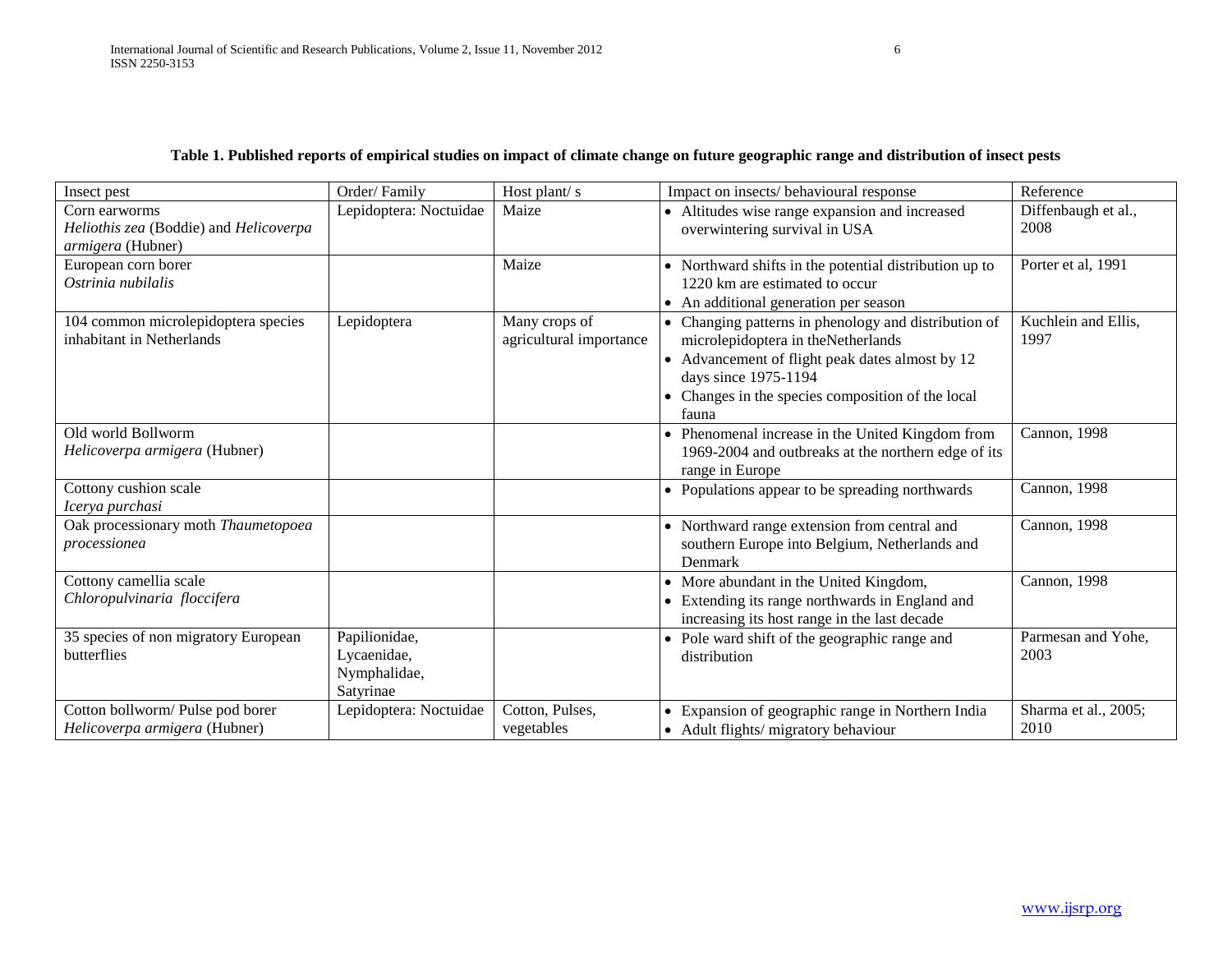According to the Convention on Biological Diversity (CBD), invasive alien species are the greatest threat to loss of biodiversity in the world and impose high costs to agriculture, forestry and aquatic ecosystems by altering their regional structure, diversity and functioning (Mooney and Hobbs, 2000; Sutherst, 2000; Timoney, 2003).

 It is expected that global warming may exacerbate ecological consequences like introduction of new pests by altering phenological events like flowering times especially in temperate plant species (Fitter and Fitter 2002; Parmesan and Yohe, 2003; Willis *et al.* 2008) as several tropical plants can withstand the phenological changes (Corlett and LaFrankie 1998). Invasion of new insect-pests will be the major problem with changing climate favouring the introduction of insect susceptible cultivars or crops (Gregory *et al.* 2009).

#### *Impact on pest population dynamics and outbreaks*

 Climate change resultant abiotic environment (increased temperature, elevated  $CO<sub>2</sub>$  and depleted soil moisture) will affect significantly the diversity and abundance of insect-pests through geographic range expansion, increased overwintering survival and more number of generations per year, thereby increasing the extent of crop losses. It may result in upsetting ecological balance because of unpredictable changes in the population of insect-pests along with their existing and potential natural enemies (Rao *et al.* 2006; IPCC, 2007).

 Changes in climatic variables have led to increased frequency and intensity of outbreaks of insect-pests. Outbreak of sugarcane woolly aphid *Ceratovacuna lanigera* Zehntner in sugarcane belt of Karnataka and Maharashtra states during 2002- 03 resulted in 30% yield losses (Table 2). These situations of increased and frequent pest damage to the crops have made another big hole in the pockets of already distressed farmers by increasing the cost of plant protection and reducing the margin of profit.

#### *Breakdown of host plant resistance*

 Host plant resistance is one of the ecofriendly options for managing harmful insect-pests of crops wherein the plant can lessen the damage caused by insect-pests through various mechanisms like antixenosis, antibiosis and tolerance (Painter, 1968; Dhaliwal and Dilavari, 1993). However, expression of the host plant resistance is greatly influenced by environmental factors like temperature, sunlight, soil moisture, air pollution, etc. Under stressful environment, plant becomes more susceptible to attack by insect-pests because of weakening of their own defensive system resulting in pest outbreaks and more crop damage (Rhoades 1985). Thermal and drought stress associated breakdown of plant resistance have been widely reported (Table 3) (Rhoades 1985; Sharma *et al.* 2005; Volney and Fleming, 2000; Logan *et al.* 2003). With global temperature rise and increased water stress, tropical countries like India may face the problem of severe yield loss in sorghum due to breakdown of resistance against midge *Stenodiplosis sorghicola* (Coq.) and spotted stem borer *Chilo partellus* Swinhoe (Sharma *et al.* 2005). Development of insect resistant transgenics opened new avenues for exploiting host plant resistance in integrated pest management. A gene encoding delta-endotoxin proteins from entomopathogenic soil bacterium *Bacillus thuringiensis* is deployed in transgenic plants (Kranti *et al.* 2005). However, expression of *Bt* toxins in transgenic plants is greatly influenced by environmental factors like temperature, soil moisture and plant age (Dhaliwal and Dilavari, 1993; Sachs *et al*. 1998; Kranti *et al.* 2005). The environmental factors like high temperature have been found affecting transgene expression in *Bt* cotton resulting in reduced production of Bt toxins. This lead to enhanced susceptibility of the crops to insect-pests like bollworms *viz., Heliothis virescens* (F.) (Kaiser, 1996), *Helicoverpa armigera* (Hubner) and *Helicoverpa punctigera* (Wallen) (Hilder and Boulter, 1999).

#### *Impact on crop-pest interactions*

The increasing temperature and  $CO<sub>2</sub>$  have been found to exert both bottom-up and top-down effects on the tri-tropic interactions between crops, insects and natural enemies by means of certain physiological changes especially related to hostsuitability and nutritional status (Table 3) (Hare, 1992; Caulifield and Bunce, 1994; Roth and Lindroth, 1995; Coviella and Trumble, 1999; Gutierrez, 2008). The  $CO<sub>2</sub>$  enriched environment reduces the nitrogen content of the plant tissue due to widening of Carbon: Nitrogen (C: N) ratio, thus cause a slight decrease in nitrogen-based defenses like alkaloids and in turn may increase in carbon-based defenses such as tannins (Hare, 1992; Caulifield and Bunce, 1994; Roth and Lindroth, 1995; Coviella and Trumble, 1999; Gutierrez, 2008). This enhances the feeding by insect herbivores in order to obtain sufficient nitrogen for their metabolism (Lincoln, 1993; Coviella and Trumble 1999). Ultimately, it slows down the insect development and increases the length of life stages resulting in more foliage feeding than the normal (Lincoln *et al.* 1984; Coviella and Trumble, 1999; Gregory *et al.* 2009).

In  $CO<sub>2</sub>$  enriched atmosphere water use efficiency of plants increases owing to the reduced water loss through less stomatal opening (Groninger *et al.* 1996). Increased water content in plants is beneficial for most of the herbivorous insects as it helps in nutrient assimilation and digestion especially nitrogen (Reitz *et al.* 1997). Increased water use efficiency enables the plants to extend their life spans providing longer periods of habitat suitability for transient insects. Contrary, under elevated temperature, the concentrations of certain allellochemicals like terpenes and phenolic compounds increases in plants that act as defensives against attacking insect-pests (Hare, 1992; Caulifield and Bunce, 1994; Roth and Lindroth, 1995; Coviella and Trumble, 1999; Gutierrez, 2008).

 Temperature and photoperiod have been found to affect profoundly the critical events such as stem elongation, flowering and fruiting in the life cycle of plants (Cleland *et al,* 2007). Global warming lead increased temperatures may accelerate the life cycles in some of the plant species (Parmesan and Yohe 2003: Fitter and Fitter 2002: Willis *et al.* 2008) which may affect significantly, feeding and reproduction patterns in associated insect-pests like aphids, jassids, mealybugs, etc. Such increases can greatly exacerbate the negative ecological and economical consequences (Timoney, 2003, Millennium Ecosystem Assessment, 2005).

*Increased incidence of insect vectored plant diseases*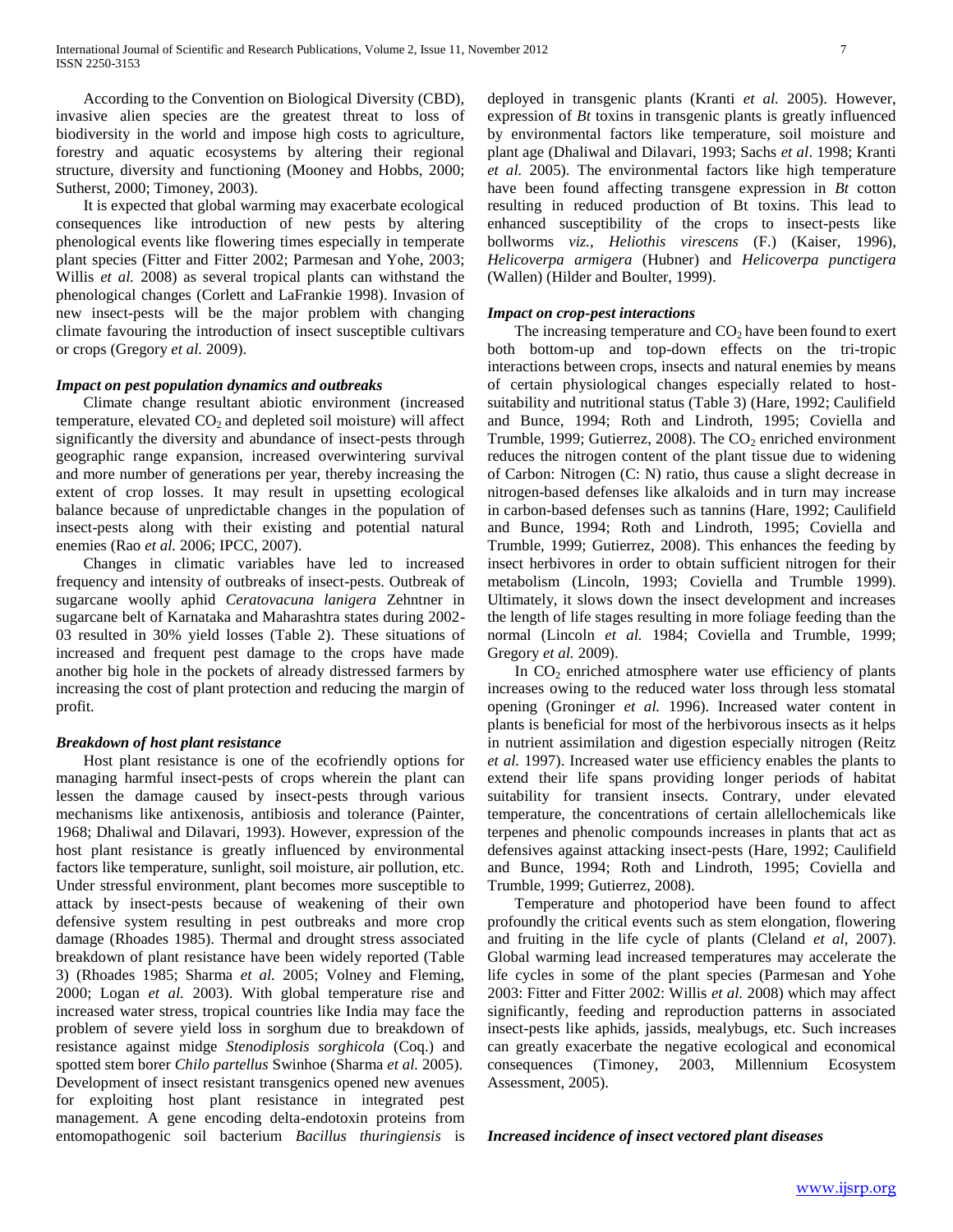| Insect pest                                                                                   | Order/Family                 | Host plant/s                                | Region/location                                                            | Probable reason/s                                                                                                                            | Impact of pest<br>outbreak                                                                                                          | Reference                                          |
|-----------------------------------------------------------------------------------------------|------------------------------|---------------------------------------------|----------------------------------------------------------------------------|----------------------------------------------------------------------------------------------------------------------------------------------|-------------------------------------------------------------------------------------------------------------------------------------|----------------------------------------------------|
| sugarcane woolly aphid<br>Ceratovacuna lanigera<br>Zehntner                                   | Hemiptera:<br>Aphididae      | Sugarcane                                   | Sugarcane belt of<br>Karnataka and<br>Maharashtra States<br>during 2002-03 | • Recent abnormal<br>weather patterns<br>• Insecticide misuse                                                                                | • 30% yield losses<br>• Reduced cane<br>recovery                                                                                    | Joshi, and<br>Viraktamath, 2004;<br>Srikanth, 2007 |
| Rice plant hoppers<br><i>Nilparvata lugens</i> (Stal) and<br>Sogatella furcifera<br>(Horvath) | Hemiptera:<br>Fulgoridae     | Rice                                        | North India                                                                | $-do-$                                                                                                                                       | • Crop failure over<br>more than 33,000 ha<br>paddy area                                                                            | <b>IARI News, 2008</b><br><b>IRRI News, 2009</b>   |
| Mealybug,<br>Phenacoccus solenopsis<br>Tinsley                                                | Hemiptera:<br>Pseudococcidae | Cotton,<br>Vegetables<br>and<br>ornamentals | Cotton growing belt<br>of the country                                      | $\bullet$ Recent abnormal<br>weather patterns<br>• Insecticide misuse<br>• Changed cropping<br>environment<br>(introduction of<br>Bt cotton) | $\bullet$ Heavy yield (30-40)<br>%) loss to the cotton<br>• Increased cost of<br>crop protection due<br>to overuse of<br>pesticides | Dhawan et al., 2007                                |
| Papaya mealybug<br>Paracoccus marginatus                                                      | Hemiptera:<br>Pseudococcidae | Papaya                                      | Tamil Nadu,<br>Karnataka,<br>Maharashtra                                   | • Recent abnormal<br>weather patterns<br>• Insecticide misuse                                                                                | • Significant yield loss<br>to the papaya<br>growers                                                                                | Tanwar et al., 2010                                |

## **Table 2. Recorded instances of recent insect pest outbreaks in relation to changing climate scenario in India**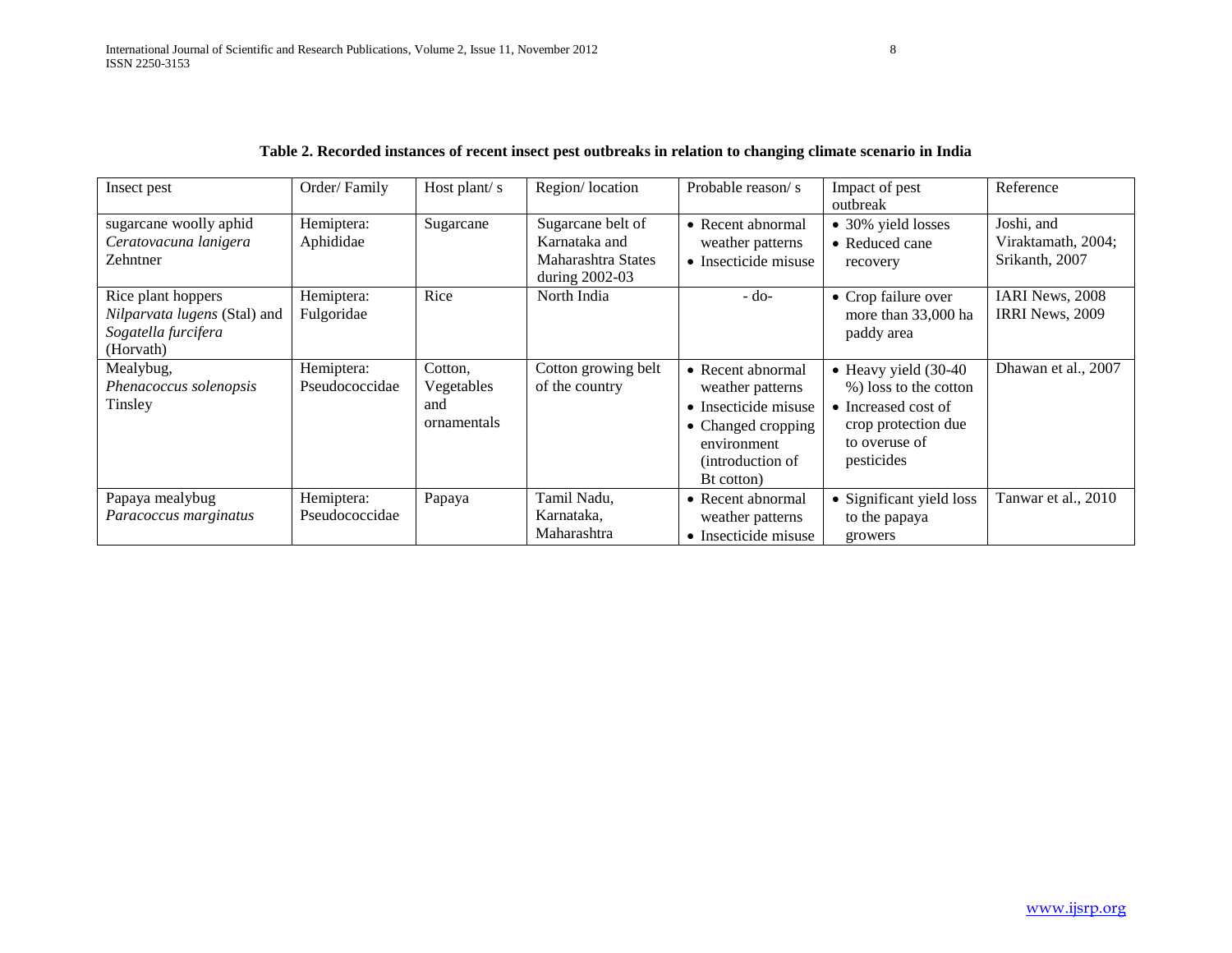| Insect pest/s                                                                                                                 | Order/Family                                            | Host plant/s                                                              | Climatic factor/<br>s studied                                                | Impact on host plant                                                                                                                                                                                                                                                                          | Impact on insect pest                                                                                                                                                                                                                 | Reference                                                                                               |
|-------------------------------------------------------------------------------------------------------------------------------|---------------------------------------------------------|---------------------------------------------------------------------------|------------------------------------------------------------------------------|-----------------------------------------------------------------------------------------------------------------------------------------------------------------------------------------------------------------------------------------------------------------------------------------------|---------------------------------------------------------------------------------------------------------------------------------------------------------------------------------------------------------------------------------------|---------------------------------------------------------------------------------------------------------|
| Many foliage<br>feeding<br>Lepidopterans                                                                                      | Lepidoptera:<br>Lymantridae,<br>Noctuidae,<br>Pyralidae | Economically<br>important<br>agricultural<br>and forest<br>species        | Increased $CO2$                                                              | Reduced nitrogen content of<br>the plant tissue due to<br>widening of Carbon:<br>Nitrogen (C: N) ratio<br>Decrease in nitrogen-based<br>$\bullet$<br>plant defenses like alkaloids<br>Increase in carbon-based<br>$\bullet$<br>defenses such as tannins<br>Less stomatal opening<br>$\bullet$ | • Enhanced feeding by<br>insects in order to obtain<br>sufficient nitrogen for<br>their metabolism<br>• Slower development<br>• Increased length of life<br>stages<br>• More foliage feeding than<br>the normal<br>• Ease in nutrient | Lincoln et al.,<br>1993; Coviella<br>and Trumble,<br>1999; Gregory et<br>al., 2009<br>Groninger et al., |
|                                                                                                                               |                                                         |                                                                           |                                                                              | Increased water use<br>$\bullet$<br>efficiency<br>Reduced water loss through<br>$\bullet$<br>stomata<br>Extension of plant life spans<br>$\bullet$                                                                                                                                            | assimilation and digestion<br>especially the nitrogen<br>• Longer periods of habitat<br>suitability for insects                                                                                                                       | 1996; Reitz et al.,<br>1997                                                                             |
| Gypsy moth<br>Lymantria dispar L.                                                                                             | Lepidoptera:<br>Noctuidae                               | Red maple<br>Acer rubrum L.<br>Sugar maple<br>Acer<br>saccharum<br>Margh. | Temperature x<br>CO <sub>2</sub><br>combination<br>(Ambient and<br>elevated) | Reduced leaf water content<br>$\bullet$<br>Increased concentration of<br>$\bullet$<br>soluble sugars<br>Declined nutritional quality<br>$\bullet$<br>of foliage                                                                                                                               | • Reduced larval weight<br>gain<br>• Increased larval feeding<br>• Prolonged development                                                                                                                                              | Williams et al.,<br>2000                                                                                |
| Midge<br>Stenodiplosis<br>sorghicola (Coq.)<br>and<br>Spotted stem borer<br>Chilo partellus<br>Swinhoe                        | Diptera:<br>Cecidomyidae<br>Lepidoptera:<br>Pyralidae   | Jowar<br>Sorghum<br>bicolor L.                                            | High<br>temperature,<br>Drought/ water<br>stress                             | Breakdown of resistance<br>$\bullet$<br>against target insect pests<br>Heavy loss in yield due to<br>$\bullet$<br>increased pest damage                                                                                                                                                       | $\blacksquare$                                                                                                                                                                                                                        | Sharma et al.,<br>2005; 2010                                                                            |
| <b>Bollworms</b><br>Heliothis virescens<br>(F.) Helicoverpa<br>armigera (Hubner)<br>and Helicoverpa<br>punctigera<br>(Wallen) | Lepidoptera:<br>Noctuidae                               | Cotton                                                                    | High<br>temperature,<br>Drought/ water<br>stress,<br>Photoperiod             | Negative impacts on<br>$\bullet$<br>transgene expression in Bt<br>cotton<br>Reduced production of Bt<br>$\bullet$<br>toxins<br>Enhanced susceptibility of<br>the crops to insect-pests                                                                                                        | $\overline{\phantom{a}}$                                                                                                                                                                                                              | <b>Kaiser</b> , 1996<br>Hilder and<br>Boulter, 1999                                                     |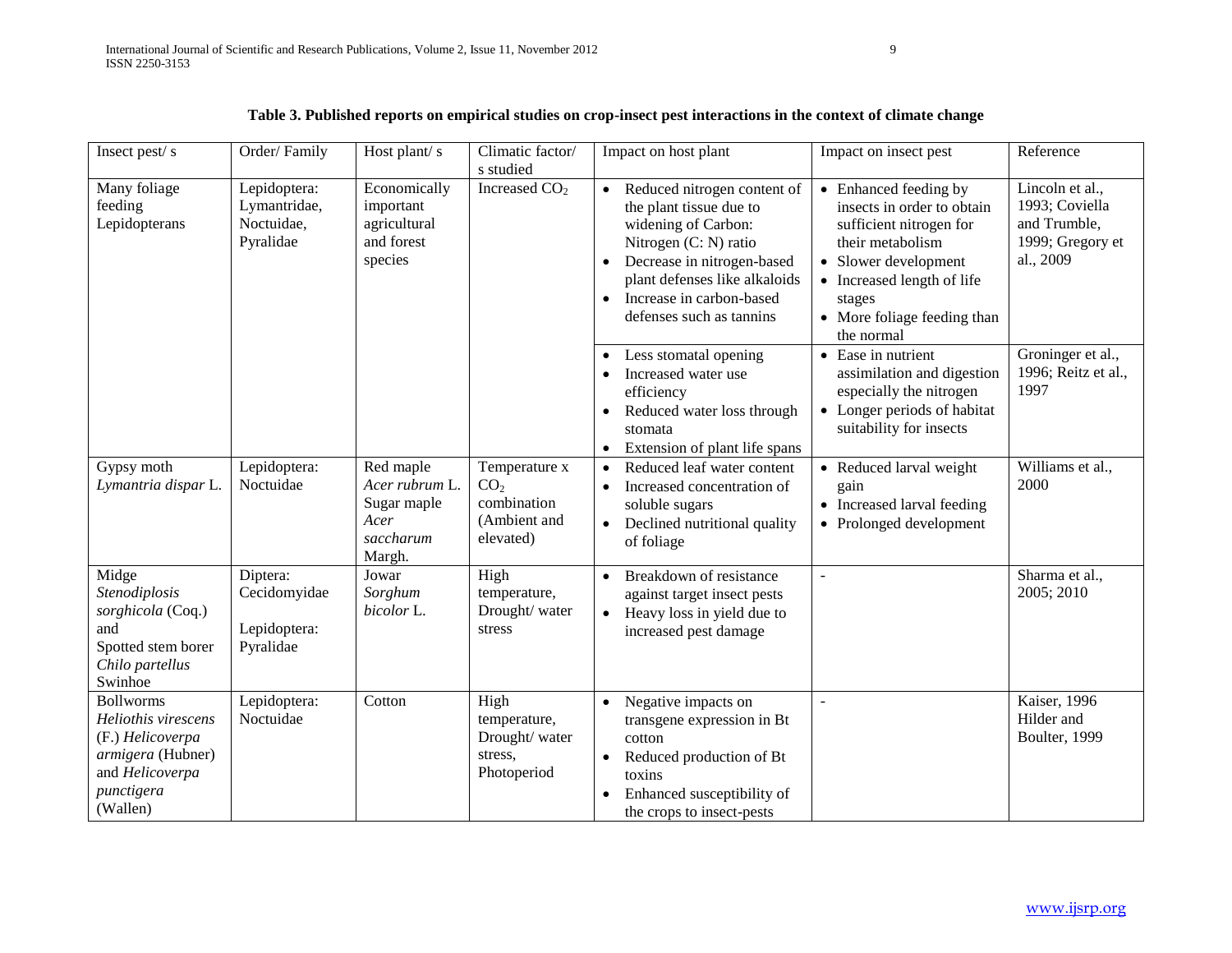Climate change may lead to more incidence of insect transmitted plant diseases through range expansion and rapid multiplication of insect vectors (Petzoldt and Seaman, 2010; Sharma, et al., 2005; 2010). Increased temperatures, particularly in early season, have been reported to increase the incidence of viral diseases in potato due to early colonization of virus-bearing aphids, the major vectors for potato viruses in Northern Europe (Robert *et al.* 2000).

#### *Reduced effectiveness of biological control agents*

 Biological control of insect-pests is one of the important components of integrated pest management, safeguarding the ecosystem. Natural enemies of crop pests viz., predators, parasitoids and pathogens are prompt density responsive in their action subjected to the action of abiotic components. Being tiny and delicate, natural enemies of the insect-pests are more sensitive to the climatic extremes like heat, cold, wind and rains. Precipitation changes can also affect predators, parasites and pathogens of insect-pests resulting in a complex dynamics. With changing climate, incidence of entomopathogenic fungi might be favoured by prolonged humidity conditions and obstinately be reduced by drier conditions (Newton *et al.* 2011). Natural enemy and host insect populations may respond differently to changes in climate. Hosts may pass though vulnerable life stages more quickly at higher temperatures, reducing the window of opportunity for parasitism which may give great set back to the survival and multiplication of parasitoids (Gutierrez, 2000; Petzoldt and Seaman, 2010).

#### *Disruption of plant-pollinator interactions*

 Insects play vital role in providing various ecosystem services, a foundation for human life on earth (Kremen *et al.* 1993; Kannan and James, 2009). One of the important ecosystem service provided by insects is pollination as they are excellent pollinators for many of the economically important crops (Myers et al., 2000; Murugan, 2006; Sidhu and Mehta, 2008). The majority of the flowering plants require insect pollinators like flies, butterflies, moths, beetles and especially bees for their reproduction and formation of fruits and seeds (Ingram et al*.*, 1996; Ricketts et al*.,* 2008). Honey bees are perhaps the best known pollinators because of their floral fidelity. Insect pollination, mostly by bees, is necessary for 75% of all crops that are used directly for human food worldwide. Thus the entomophilies pollination is a fundamental process essential for the production of about onethird of the world human food (Klein et al*.,* 2007).

 According to Millennium Ecosystem Assessment report 2005, pollination is one of the 15 major ecosystem services currently under threat from mounting pressures exerted by growing population, depleting natural resource base and global climate change (Costanza et al*.,* 1987; Sachs, 2008). Earlier studies have clearly shown that the population abundance, geographic range and pollination activities of important pollinator species like bees, moths and butterflies are declining considerably with changing climate (FAO, 2008). The climatic factors like temperature and water availability have been found to affect profoundly the critical

events like flowering, pollination and fruiting in the life cycle of plants (Cleland et al*.,* 2007). Many pollinators have synchronised their life cycles with plant phenological events. Impending climate change is expected to disrupt the synchrony between plant-pollinator relationships by changing the phenological events in their life cycles and may thus affect the extent of pollination (Kudo et al*.,* 2004; Ingram et al*.*, 1996; Ricketts et al*.,* 2008). The quality and the quantity of pollination have multiple implications for food security, species diversity, ecosystem stability and resilience to climate change (FAO, 2008).

 Although pollination is a critical issue it appears to be neglected and overlooked for other ecosystem services such as water and air quality, climate regulation and food availability. The pollination services and associated risks are not addressed properly in determining the actions needed for conserving pollinators. The high degree of uncertainty regarding the risks related to pollination services implies the need for well focused research to understand scientifically the pollination processes.

## IV. SOCIO-ECONOMIC IMPACTS OF CHANGING PEST SCENARIO

 Climate change driven changes in populations of insectpests and resultant crop losses will have serious environmental and socio-economic impacts on rural farmers whose livelihoods depend directly on the agriculture. How the climate mediated pest scenario will affect the farming community are discussed in the following paragraphs.

#### *New and intense pest problems*

 The growers of crop have to face new and intense pest problems due to spread of insect-pests to new areas along with shift in cultivation areas of their host crops (Rosenzweig *et al.* 2001; Elphinstone and Toth 2008; Petzoldt and Seaman, 2010). Hence, insect management strategies need to be changed in accordance with the projected changes in pest incidence and extent of crop losses in view of the changing climate.

#### *Reduced effectiveness of pest management strategies*

 Certain effective cultural pest management practices like crop rotation, early/ late planting, etc. will be less or no effective with changed climate because of shrinking of crop growing seasons, colonization of crops by early insect arrival and or increased winter survival (Harrington et al*.,* 2001; Sharma et al*.,* 2005; NACCAP, 2008; Petzoldt and Seaman, 2010). Disruption of synchrony between insect-pests and their natural enemies may upset the natural biological control (Petzoldt and Seaman, 2010). Certain pesticides like pyrethroids, organophosphates and especially the biopesticides being highly thermo-unstable degrade faster at higher temperatures. Altered temperature regimes may render many of these products to be less or no effective in pest control, necessitating frequent insecticide applications for effective control (Musser and Shelton 2005). This may intensify the pest problems due to the increased chances of resistance development in insects. Ultimately it will add to increased cost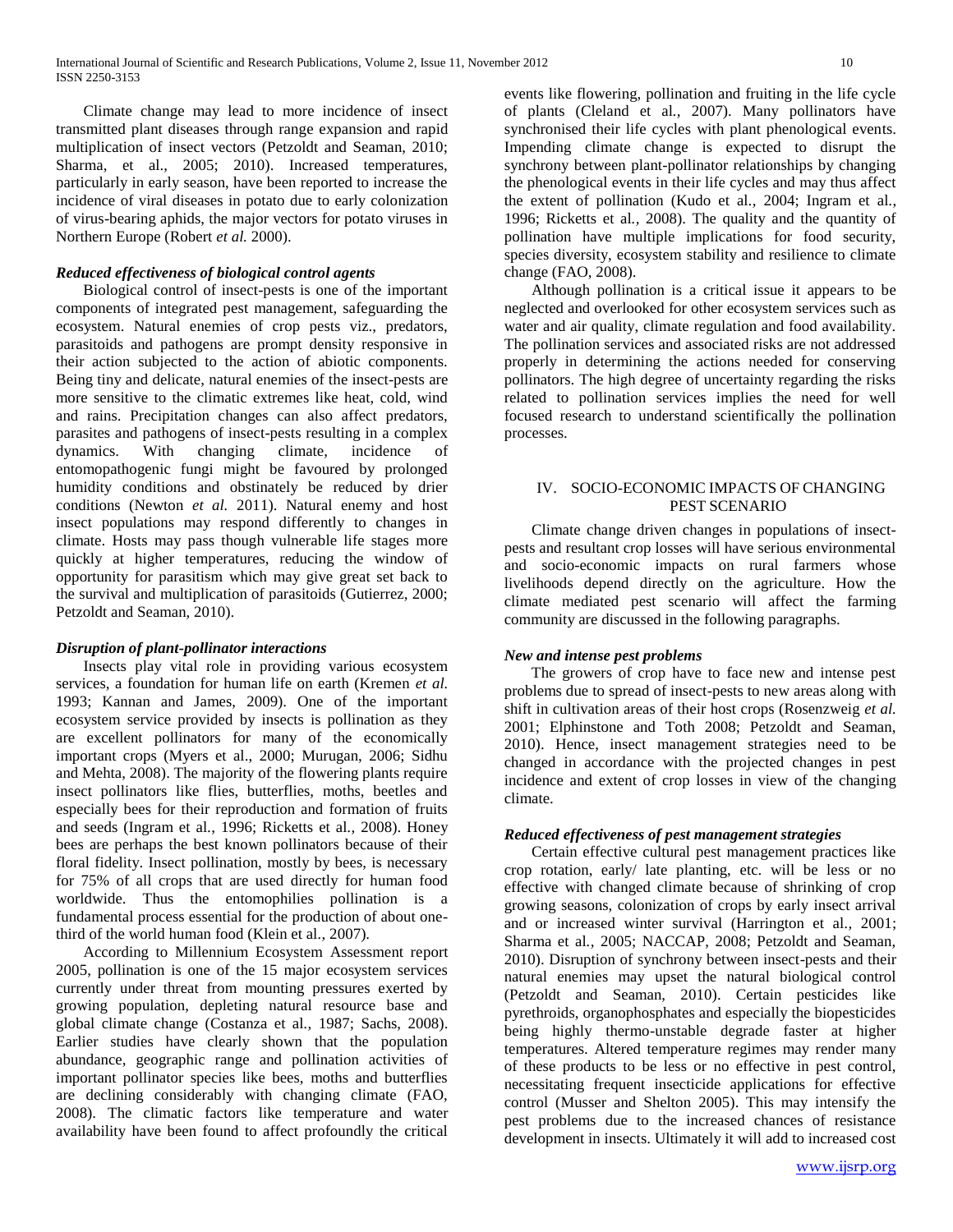of crop protection to the farmers and in turn environmental cost. (Musser and Shelton 2005; NACCAP, 2008; Petzoldt and Seaman, 2010). The forewarning models for predicting insect arrival/ infestations based on earlier climate profiles need to be revised in accordance with location specific changes in climate in order to provide precise and accurate forecast of the pest incidence.

#### *Implications for Food Security*

 The greatest challenge for humanity in the coming century is to double the present levels of food production to meet the needs of ever increasing population by sustainable use of shrinking natural resource base (Deka et al*.,* 2008). The aggravating pest problems under changing climate regimes are expected to intensify the yield losses; threatening the food security of the countries with high dependency on agriculture (Patterson et al., 1999; Gutierrez, 2000; Parry et al., 2004; IPCC, 2007; Chahal et al*.,* 2008). The climate change is likely to affect the extent of entomophilies pollination by disrupting the synchrony between plant-pollinator life cycles (Kudo et al*.,* 2004), with an estimated risk of reduction in world food production by one-third (Klein et al*.,* 2007). This has major implication for food and nutritional security (FAO, 2008). This may have direct bearing on the livelihood of the rural poor as their survival is directly linked to outcomes from food production systems. The increased food prices resulting from declining food production may also impact negatively the urban population (IPCC, 2007; Chahal *et al.,* 2008).

#### **Adaptation of agriculture to changing pest scenario due to climate**

 No doubt, understanding and dealing with the problem of abiotic stresses and crop insect pest interactions under the influence of changing climate is difficult task. Some of the strategies that we feel useful in tackling the issue are pointed out below.

## *Sensitization of Stakeholders about Climate Change and its Impacts*

 Considering the impacts of future climate change on sustainability and productivity of agriculture, especially in the developing countries like India, there is an urgent need to sensitize the farmers, extension workers and other stakeholders involved in supply chain management about the climate change associated changes in incidence of pests and diseases of major crops in their regions and the different adaptation strategies to cope with the situation. This can be achieved through organization of awareness campaigns, training and capacity-building programmes, development of learning material and support guides for different risk scenarios of pest, etc.

## *Farmers' Participatory Research for Enhancing Adaptive Capacity*

 The decision making ability and adaptive capacity of farmers can be enhanced through the integration of a farmers' participatory and multidisciplinary research approach involving research and developmental organizations and farmers as equal partners. This will help to improve the

channels of communication between researchers and farmers for dissemination of knowledge and information regarding the current advances in the provision of weather and climate information, weather based agro-advisory services for facilitating operational decisions at farm level. A decision support system (DSS) involving mechanisms for collection and dissemination of information on insect-pest data under diverse environmental conditions for improved assessments well in advance needs to be developed. In view of changing pest scenario due to climate, we recommend that our future research programmes should focus on the search for more general forms of resistance against various classes of insects or diseases under abiotically stressful environments.

#### *Promotion of Resource Conservation Technologies*

 Shrinking resource base due to anthropogenic developmental activities is a major challenge ahead for humanity. Conservation of natural resources can be promoted by giving incentives to the farmers those who are adopting environmental conserving pest controlling activities such as organic farming, bio-control, integrated pest management, habitat conservation for important insect pollinators, etc. Strategies for adaptation and coping could benefit from combining scientific and indigenous technical knowledge (ITK), especially in developing countries where technology is least developed. ITK is helpful to adapt the adverse effects of changing climate. *e.g.* application of natural mulches helps in suppression of harmful pests and diseases besides moderating soil temperatures and conservation of soil moisture. Further more study towards integrating indigenous adaptation measures in global adaptation strategies and scientific research is required.

## V. CHALLENGES AHEAD

 In addition to the strategies discussed above, we need to decide the future line of research for combating the pest problems under climate change regimes.

#### *Breeding Climate-Resilient Varieties*

 In order to minimize the impacts of climate and other environmental changes, it will be crucial to breed new varieties for improved resistance to abiotic and biotic stresses. Considering late onset and/ or shorter duration of winter, there is chance of delaying and shortening the growing seasons for certain Rabi/ cold season crops. Hence we should concentrate on breeding varieties suitable for late planting and those can sustain adverse climatic conditions and pest and disease incidences.

## *Rescheduling of Crop Calendars*

 Global temperature increase and altered rainfall patterns may result in shrinking of crop growing seasons with intense problems of early insect infestations. As such certain effective cultural practices like crop rotation and planting dates will be less or no effective in controlling crop pests with changed climate. Hence there is need to change the crop calendars according to the changing crop environment. The growers of the crops have to change insect management strategies in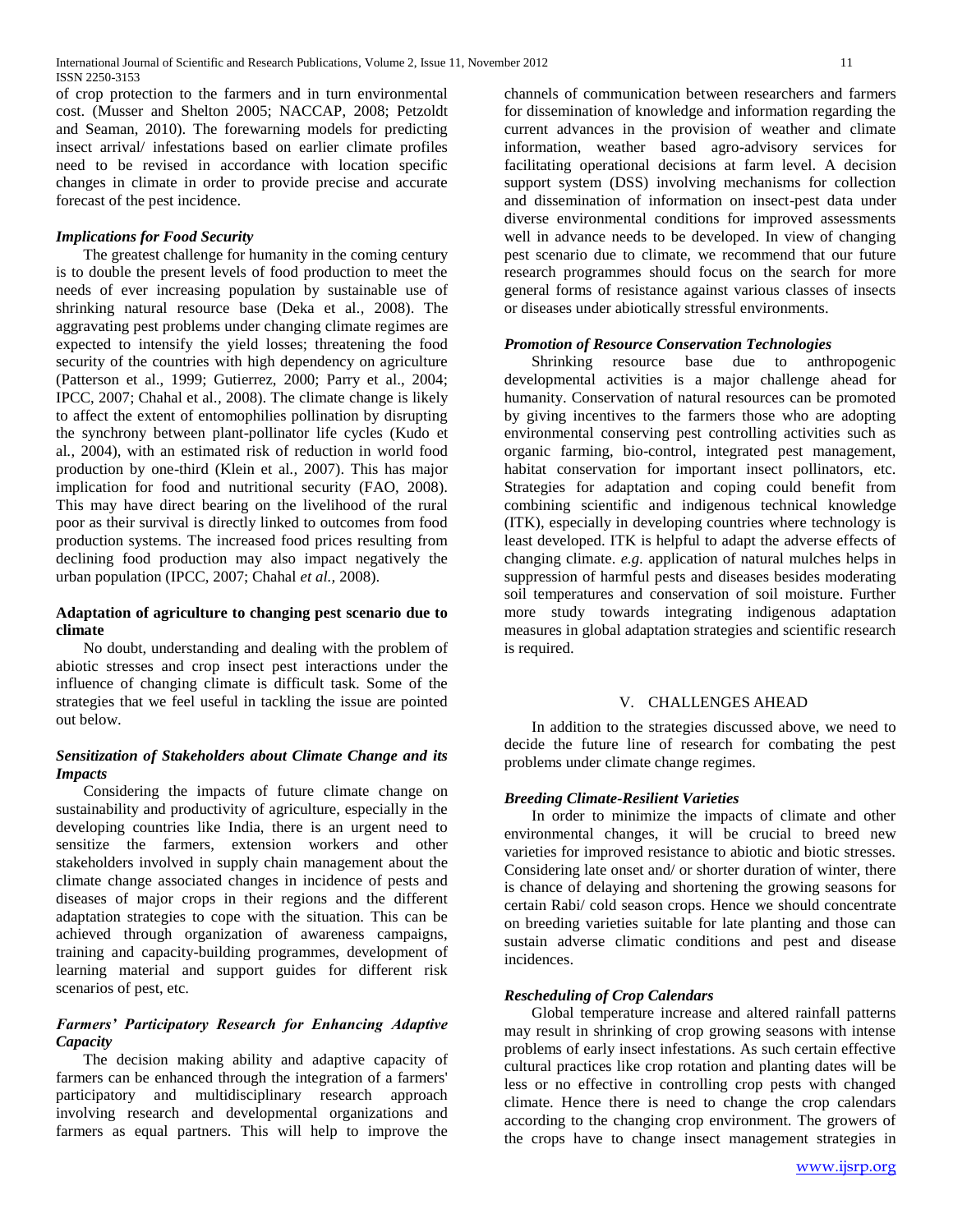accordance with the projected changes in pest incidence and extent of crop losses in view of the changing climate.

#### *GIS Based Risk Mapping of Crop Pests*

 Geographic Information System (GIS) is an enabling technology for entomologists, which help in relating insectpest outbreaks to biographic and physiographic features of the landscape, hence can best be utilized in area wide pest management programmes. How climatic changes will affect development, incidence, and population dynamics of insectpests can be studied through GIS by predicting and mapping trends of potential changes in geographical distribution (Sharma et al., 2010) and delineation of agro-ecological hotspots and future areas of pest risk (Yadav et al*.,* 2010).

#### *Screening of Pesticides with Novel Mode of Actions*

 It has been reported by some researchers that the application of neonicotinoid insecticides for controlling sucking pests induces salicylic acid associated plant defense responses which enhance plant vigour and abiotic stress tolerance, independent of their insecticidal action (Gonias et al*.,* 2003; Thielert, 2006, Horii et al*.,* 2007; Chiriboga et al*.,* 2009; Ford et al*.,* 2010). This gives an insight into investigating role of insecticides in enhancing stress tolerance in plants. Such more compounds needs to be identified for use in future crop pest management.

#### VI. CONCLUSIONS

 Climate change now a day is globally acknowledged fact. Considering the declining production efficiency of agroecosystems due to depleting natural resource base, serious consequences of climate change on diversity and abundance of insect-pests and the extent of crop losses, food security for 21<sup>st</sup> century is the major challenge for human kind in years to come. Being a tropical country, India is more challenged with impacts of looming climate change. In India, pest damage varies in different agro-climatic regions across the country mainly due to differential impacts of abiotic factors such as temperature, humidity and rainfall. This entails the intensification of yield losses due to potential changes in crop diversity and increased incidence of insect-pests due to changing climate. It will have serious environmental and socio-economic impacts on rural farmers whose livelihoods depend directly on the agriculture and other climate sensitive sectors.

 Dealing with the climate change is really tedious task owing to its complexity, uncertainty, unpredictability and differential impacts over time and place. Understanding abiotic stress responses in crop plants, insect-pests and their natural enemies is an important and challenging topic ahead in agricultural research. Impacts of climate change on crop production mediated through changes in populations of serious insect-pests need to be given careful attention for planning and devising adaptation and mitigation strategies for future pest management programmes.

#### ACKNOWLEDGEMENTS

 Authors express sincere gratitude to Director, National Institute of Abiotic Stress Management, Malegaon, Baramati, Pune, Maharashtra, India for providing required facilities, his continuous inspiration, encouragement and helpful suggestions for preparation of this article.

#### **REFERENCES**

- [1] Abrol, Y., Gadgil S. and Pant, G.B. (Eds.), Climate variability and Agriculture. Narosa Publishing House, New Delhi, (1996).
- [2] Aggarwal, P.K., Climate change and Indian Agriculture: impacts, adaptation and mitigation, *Indian J. Agric. Sci.,* **78**, 911-919 (2008).
- [3] Alfred, J.R.B. Faunal Diversity in India: An Overview. In: *Faunal Diversity in India* (Eds.: Alfred, J.R.B. et al.). ENVIS Centre, Zoological Survey of India, Calcutta, p. 1-495 (1998).
- [4] Anand, T. and Pereira, G.N., Butterflies-The Flying Jewels of the Western Ghats. [http://www.daijiworld.com/chan/exclusive\\_arch.asp?ex\\_id=1003,](http://www.daijiworld.com/chan/exclusive_arch.asp?ex_id=1003) 2008, Accessed on 28/12/2010.
- [5] Bale, J., Masters, G.J., Hodkins, I.D., Awmack, C., Bezemer, T.M., Brown, V.K., Buterfield, J., Buse, A., Coulson, J.C., Farrar, J., Good, J.E.G., Harrigton, R., Hartley, S., Jones, T.H., Lindroth, R.L., Press, M.C., Symrnioudis, I., Watt, A.D. and Whittaker, J.B., Herbivory in global climate change research: direct effects of rising temperature on insect herbivores. *Global Change Biol.* **8**, 1-16 (2002).
- [6] Bale, J.S. and Hayward, S.A.L., Insect overwintering in a changing climate. *The J. Exp. Biol.* **213**, 980-994 (2010).
- [7] Cannon, R.J.C. The implications of predicted climate change for insectpests in the UK, with emphasis on non-indigenous species, *Global Change Biol.* **4**, 785-796 (1998).
- [8] Carroll, A.L., Taylor, S.W., Regniere, J. and Safranyik, D.L., Effects of climate change on range expansion by the mountain pine beetle in British Columbia. In: *Mountain Pine Beetle Symposium: Challenges and Solutions* (Eds.: Shore, T.L., Brooks, J.E. and Stone, J.E.), Natural Resources Canada, Canadian Forest Service, Pacific Forestry Centre, Victoria, British Columbia. pp. 223-232 (2004).
- [9] Caulifield, F. and Bunce, J.A. Elevated atmospheric carbon dioxide concentration affects interactions between Spodoptera exigua (Lepidoptera: Noctuidae) larvae and two host plant species outdoors. *Env. Entomol.,* **23**, 999-1005 (1994).
- [10] Chahal, S.K., Bains, G.S. and Dhaliwal, L.K., Climate change: Mitigation and Adaptation. Proceedings of International Conference on Climate Change, Biodiversity and Food Security in the South Asian Region, 3-4 November, 2008, Punjab State Council for Science and Technology, Chandigarh and United Nations Educational, Scientific and Cultural Organization, New Delhi, , pp.12 (2008).
- [11] Chand, R. and Raju, S.S. Instability in Indian Agriculture during different phases of technology and policy, *Indian J. Agric. Econ.* **64**, 187-207 (2009).
- [12] Chapman, R.F., The Insects-Structure and Function, Cambridge University Press, 4th Edition. pp.788 (1998).
- [13] Chiriboga, A., Herms, D.A. and Royalty, R.N., Effects of imidacloprid (Merit®2F) on physiology of woody plants and performance of two spotted spider mite, fall webworm, and imported willow leaf beetle. Bayer Environmental Science. [https://kb.osu.edu/dspace/bitstream/handle/1811/36552/ACHIRIBOGA](https://kb.osu.edu/dspace/bitstream/handle/1811/36552/ACHIRIBOGA%20OARDC%20Poster%20Apr09.pdf) [%20OARDC%20Poster%20Apr09.pdf,](https://kb.osu.edu/dspace/bitstream/handle/1811/36552/ACHIRIBOGA%20OARDC%20Poster%20Apr09.pdf) 2009, Accessed on 06/04/2011.
- [14] Cleland, E.E., Chuine, I., Menzel, A., Mooney, H.A., Schwartz, M.D., Shifting plant phenology in response to global change, *TREE,* **22**, 357- 365 (2007).
- [15] Corlett, T.T., LaFrankie, Jr. J.V., Potential impacts of climate change on tropical Asian forests through and influences on phenology, *Climate Change,* **39**, 439- 454 (1998).
- [16] Costanza, R., d'Arge, R., de Groot, R., Farber, S., Grasso, M., Hannon, B., Limburg, K., Naeem, S., O'Neill, R.V., Paruelo, J., Raskin, R.G., Sutton, P. and van den Belt, M., The Value of the World's Ecosystem Services and Natural Capital, *Nature,* **387**, 253-260 (1987)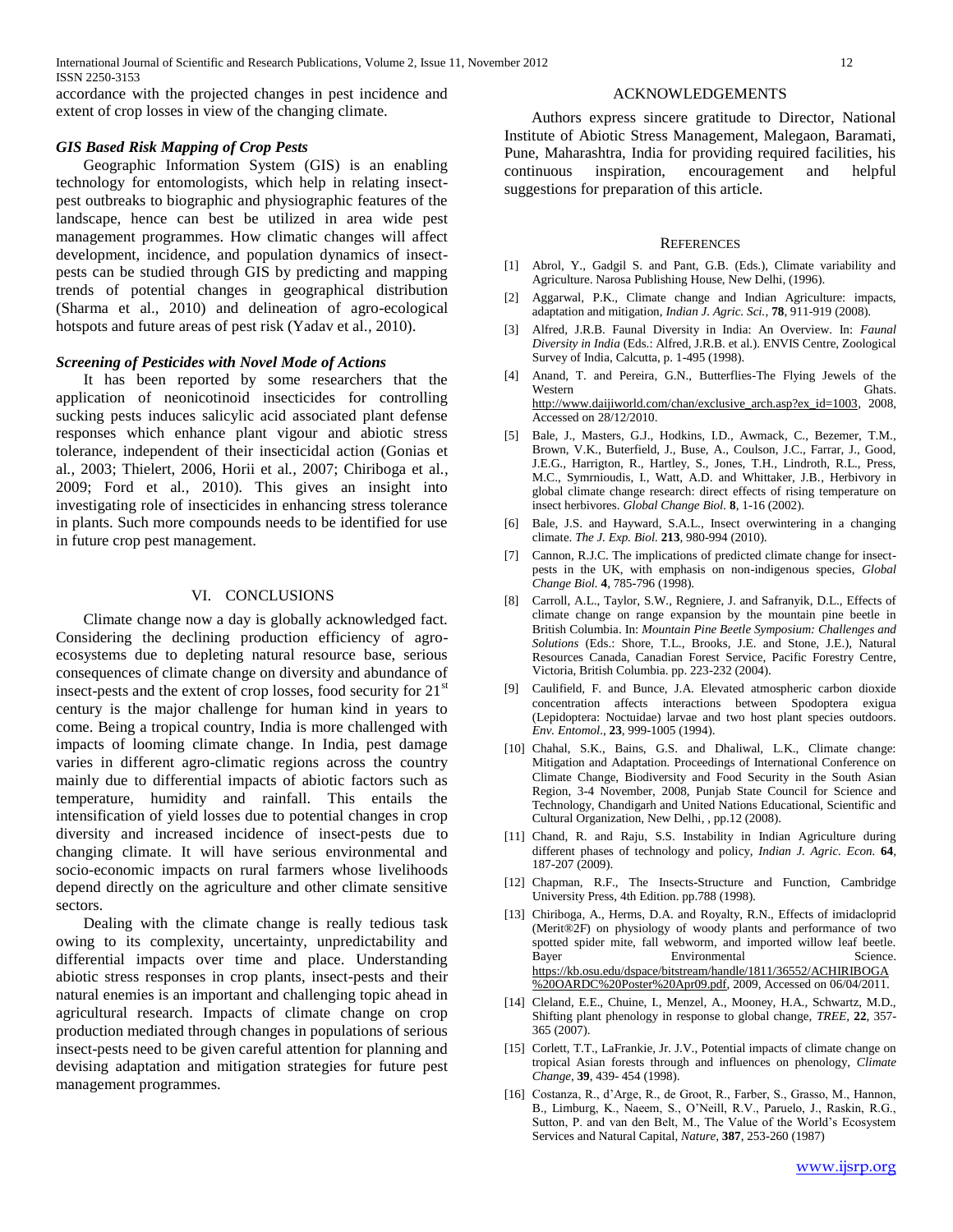- [17] Coulson, S.J., Leinaas, H.P., Ims, R.A. and Sovik, G., Experimental manipulation of the winter surface ice layer: the effects on a High Arctic soil microarthropod community. *Ecography,* **23**, 299-306 (2000).
- [18] Coviella, C.E., Trumble, J.T., Effects of Elevated Atmospheric Carbon Dioxide on Insect-Plant interactions, *Conserv. Biol.* **13,** 700-712 (1999)
- [19] De, U.S. and Mukhopadhyay, R.K., Severe heat wave over the Indian subcontinent in 1998 in perspective of global climate, *Curr. Sci.,* **75**, 1308-1315 (1999).
- [20] Deka, S., Byjesh, K., Kumar, U., Choudhary, R., Climate change and impacts on crop pests- a critique. ISPRS Archives XXXVIII-8/W3 Workshop Proceedings: Impact of climate change on Agriculture, pp.147-149 (2008).
- [21] Dhaliwal, G.S. and Dilawari, V.K., Advances in Host Resistance to Insects. Kalyani Publishers, New Delhi (1993).
- [22] Dhawan, A.K., Singh, K., Saini, S., Mohindru, B., kaur, A., Singh, G. and Singh, S., Incidence and damage potential of mealybug, *Phenacoccus solenopsis* Tinsley, on cotton in Punjab. *Indian J. Ecol.,* **34**, 110-116 (2007).
- [23] Diffenbaugh, N.S,, Krupke, C.H., White, M.A. and Alexander, C.E., Global warming presents new challenges for maize pest management. *Env.Res. Letter,* **3**, 1-9 (2008).
- [24] Dukes, J.S. and Mooney, H.A., Does global change increase the success of biological invaders? *TREE,* **14**, 135-139 (1999).
- [25] Elphinstone, J. and Toth, I.K., *Erwinia chrysanthemi* (*Dikeya spp*.) The facts. Potato Council, Oxford, U.K. (2008).
- [26] FAO, Food and Agriculture Organization of the United Nations. Rapid Assessment of Pollinators' Status. FAO, Rome, Italy, (2008)
- [27] Fitter, A.H. and Fitter, R.S., Rapid changes in flowering time in British plants. *Science,* **296,** 1689-1691 (2002).
- [28] Ford, K.A., Casida, J.E. and Chandranb, D., Neonicotinoid insecticides induce salicylate associated plant defense responses. *PNAS.* **107**, 17527- 17532 (2010).
- [29] Gonias, E.D., Oosterhuis, D.M., Bibi, A.C. and Brown, R.S. Yield, growth and physiology of Trimax<sup>™</sup> Treated Cotton. *Summaries of Arkansas Cotton Research,* pp.139-144. (2003).
- [30] Gregory, P.J., Johnson, S.N., Newton, A.C. and Ingram, J.S.I., Integrating pests and pathogens into the climate change/food security debate, *J. Exp. Bot.,* **60**, 2827-2838. (2009)
- [31] Groninger, J.W.J.R., Zedaker, S.S.M., Ber-rang, P.C., Photosynthetic response of loblolly pineand sweetgum seedling stands to elevated carbondioxide, water stress, and nitrogen level. *Canadian J. For. Res.,* **26,** 95-102 (1996).
- [32] Gutierrez, A.P., Pointi, L, d'Oultremont, T., and Ellis, C.K., Climate change effects on poikilotherm tritrophic interactions. *Climate change,* , **87**, 67-92 (2008).
- [33] Hahn, D.A. and Denlinger, D.L., Meeting the energetic demands of insect diapause: nutrient storage and utilization. *J. Insect Physiol,* **53**, 760-773 (*2007)*.
- [34] Hampson, G.F., The moths of India- Supplementary papers to the Volume in the Fauna of British India. Ser.III, Pt.X, *J.Bombay Nat. Hist.Soc.,* **18**, 257-271. (1908).
- [35] Hare, J.D., Effects of plant variation on herbivore-natural enemy interactions. In *Plant Resistance to Herbivores and Pathogens: Ecology, Evolution and Genetics.*(eds. Fritz, R.S., Simms, E.L.), University of Chicago Press, Chicago, Illinois, USA, pp. 278-298 (1992).
- [36] Harrington, R., Fleming, R. and Woiwood, I.P., Climate change impacts on insect management and conservation in temperate regions: can they be predicted? *Agric.For. Entomol.,* **3**, 233-240 (2001).
- [37] Hilder, V.A. and Boulter, D., Genetic engineering of crop plants for insect resistance - a critical review, *Crop Protec.,* **18,** 177-191 (1999).
- [38] Hill, M.G. and Dymock, J.J., Impact of Climate Change: Agricultural/Horticultural Systems. DSIR Entomology Division Submission to the New Zealand Climate Change Program. Department of Scientific and Industrial Research, Auckland, New Zealand, pp. 16. (1989).
- [39] Horii, A., McCue, P., Shetty, K., Enhancement of seed vigour following insecticide and phenolic elicitor treatment, *Biores. Tech.,* **98**, 623-632 (2007).
- [40] IARI News, Brown plant hopper outbreak in rice, **24**, 1-2 (2008).
- [41] IMD, Annual Climate Summary 2010. India Meteorological Department, Pune. Government of India, Ministry of Earth Sciences, pp. 27. (2010).
- [42] Ingram, M., Nabhan, G., Buchmann, S., Our Forgotten Pollinators: Protecting the Birds and Bees, *Global Pesticide Campaigner*, 6 (4). [www.pmac.net/birdbee.htm](http://www.pmac.net/birdbee.htm) (1996).
- [43] IPCC, Climate Change- Impacts, Adaptation and Vulnerability. In: (Eds.: Parry, M.L., Canziani, O.F., Palutikof, J.P., van der Linden, P.J., Hanson, C.E.) Cambridge University Press, Cambridge, UK, pp. 976 (2007).
- [44] IRRI News, Pest outbreaks in India. *Rice today,* **6**. [www.ricenews.irri.org](http://www.ricenews.irri.org/) (2009*).*
- [45] Ishigami, Y. Shimizu, Y. and Omasa, K., Evaluation of the risk to natural vegetation from climate change in Japan, *J. Agric. Meteorol.,* **61**, 69-75 (2005).
- [46] IUCN, International Union for Conservation of Nature, a Global Species Assessment. (1994).
- [47] Joshi, S. and Viraktamath, C.A., The sugarcane woolly aphid, *Ceratovacuna lanigera* Zehntner (Hemiptera: Aphididae): its biology, pest status and control. *Curr. Sci.,* , **87**, 307-316 (2004).
- [48] Kaiser, J., Pests overwhelm Bt cotton crop, *Nature,* **273**, 423 (1996).
- [49] Kannan, R. and James, D.A., Effects of climate change on global diversity: a review of key literature, *Tropical Ecol.,* **50**, 31-39 (2009).
- [50] Klein, A.M., Vaissiere, B., Cane, J.H., Steffan-Dewenter, I., Cunningham, S.A., Kremen, C. and Tscharntke, T., Importance of pollinators in changing landscapes for world crops. *Proceedings of the Royal Society* B, **274,** 303-313 (2007).
- [51] Konestabo, H.S., Michelsen, A. and Holmstrup, M., Responses of springtail and mite populations to prolonged periods of soil freeze-thaw cycles in a sub-arctic ecosystem. *Appl. Soil Ecol.* **36**, 136-146. (2007).
- [52] Kranti, K.R., Naidu, S., Dhawad, C.S., Tatwawadi, A., Mate, K., Patil, E., Bharose, A.A., Behere, G.T., Wadaskar, R.M. and Kranti, S., Temporal and intraplant variation in Cry1Ac expression of Bt cotton and its influence on the development of cotton bollworm, *Helicovera armigera* (Hubner), (Noctuidae, Lepidoptera), *Curr. Sci.,* **89**, 291-298 (2005).
- [53] Kremen, C., Colwell, R.K., Erwin, T.L., Murphy, D.D., Noss, R.F. and Sanjayan, M.A., Terrestrial arthropod assemblages: Their use in conservation planning, *Conserv. Biol.,* **7**, 796-808 (1993).
- [54] Kuchlein, J.H. and Ellis, W.N., Climate-induced changes in the microlepidoptera fauna of the Netherlands and the implications for nature conservation. *J. Insect conserv.* **1**, 73-80 (1997).
- [55] Kudo, G., Nishikawa, Y., Kasagi, T. and Kosuge, S., Does seed production of spring ephemerals decrease when spring comes early? *Ecol. Res.,* 19, 255-259 (2004).
- [56] Lal, M., Global climate change: India's monsoon and its variability. *J. Env. Studies Policy,* **6,** 1-34 (2003).
- [57] Lincoln, D.E., Fajer, E.D. and Johnson, R.H., Plant-insect herbivore interactions in elevated  $CO<sub>2</sub>$  environments.TREE, **8**, 64-68 (1993).
- [58] Logan, J.A., Regniere, J. and Powell, J.A., Assessing the impacts of global warming on forest pest dynamics. *Frontiers in Ecol. Env.,* **1**, 130– 137 *(2003).*
- [59] Millennium Ecosystem Assessment, Ecosystems and Human Wellbeing: Synthesis, Island Press, Washington, DC (2005).
- [60] Mittler, R., Abiotic stress, the field environment and stress combination, *Trends in Plant Sci.,* **11,** 15-19 (2006).
- [61] Mooney, H.A. and Hobbs, R.J. (eds.), Invasive Species in a Changing World, Island Press Washington, DC, (2000).
- [62] Murugan, K., Bio-diversity of insects, *Curr.Sci.,* **91**, 1602-1603 (2006).
- [63] Musser, F.P. and Shelton, A.M., The influence of post-exposure temperature on the toxicity of insecticides to Ostrinia nubilalis (Lepidoptera: Crambidae). *Pest Management Sci.,* **61**, 508-510 (2005).
- [64] Myers, N., Mittermeier, R.A., Mittermeier, C.G., Da, Fonseca, G.A.B. and Kent, J., Biodiversity hotspots for conservation priorities, *Nature,* **403**, 853-858 (2000).
- [65] NACCAP, Climate change impacts on pest animals and weeds. Communicating Climate Change. National Agriculture and Climate Change Action Plan (NACCAP), Bureau of Meteorology, Department of